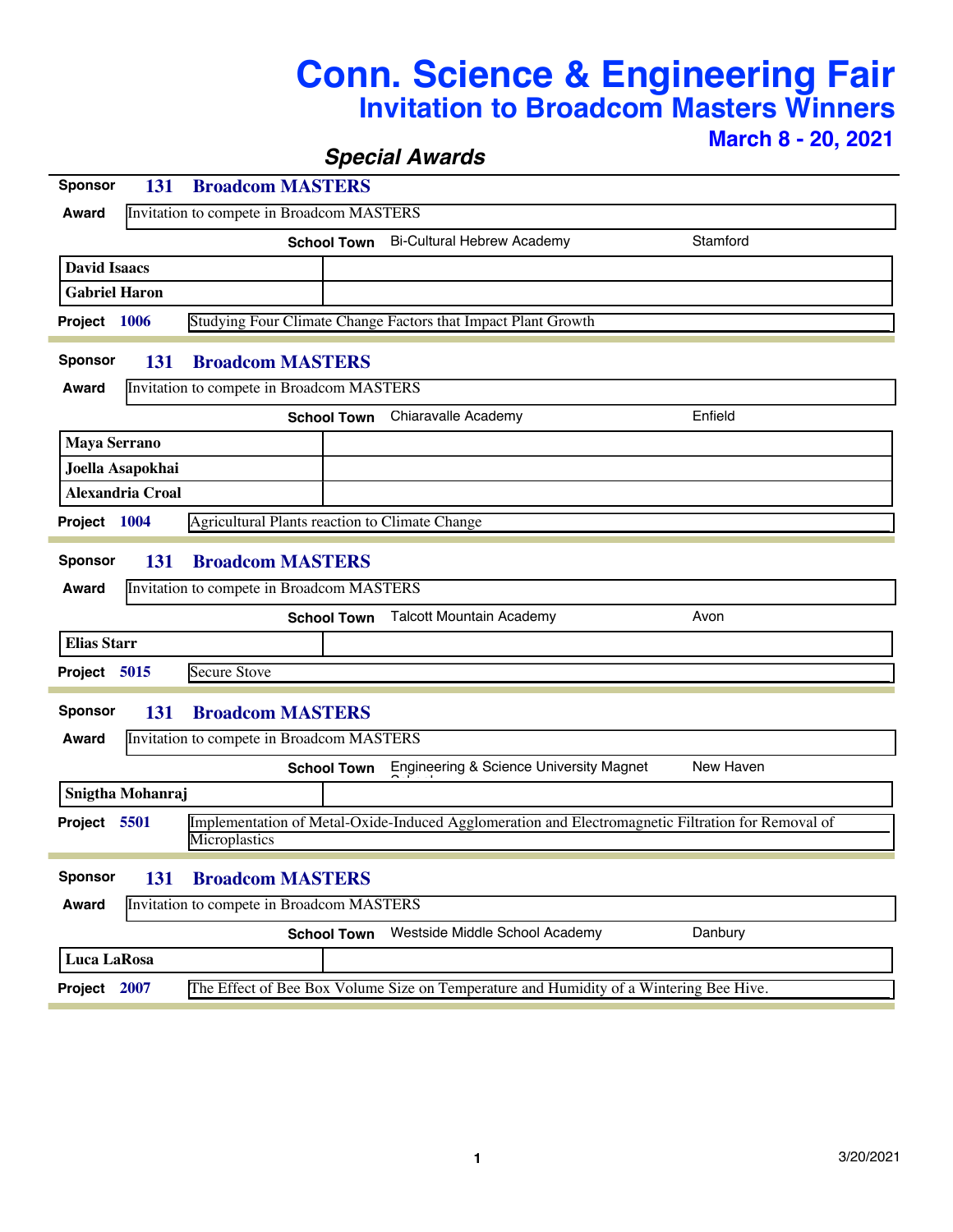## **Conn. Science & Engineering Fair Invitation to Broadcom Masters Winners March 8 - 20, 2021**

*Special Awards*

| <b>Sponsor</b>                                     | <b>Broadcom MASTERS</b><br>131                                |                                                                                                       |           |  |  |  |  |  |
|----------------------------------------------------|---------------------------------------------------------------|-------------------------------------------------------------------------------------------------------|-----------|--|--|--|--|--|
| Award                                              | Invitation to compete in Broadcom MASTERS                     |                                                                                                       |           |  |  |  |  |  |
|                                                    | <b>School Town</b>                                            | Westside Middle School Academy                                                                        | Danbury   |  |  |  |  |  |
| Sophia Blumenreich                                 |                                                               |                                                                                                       |           |  |  |  |  |  |
| Project 2011                                       | The Effect of UV Light on Bacteria From a Horse BIt           |                                                                                                       |           |  |  |  |  |  |
|                                                    |                                                               |                                                                                                       |           |  |  |  |  |  |
| <b>Sponsor</b>                                     | <b>Broadcom MASTERS</b><br>131                                |                                                                                                       |           |  |  |  |  |  |
| Award                                              | Invitation to compete in Broadcom MASTERS                     |                                                                                                       |           |  |  |  |  |  |
|                                                    | <b>School Town</b>                                            | Eastern Middle School                                                                                 | Riverside |  |  |  |  |  |
| Zara Haque                                         |                                                               |                                                                                                       |           |  |  |  |  |  |
| Project 2519                                       | Can trust kill? Covid-19 and Social Capital                   |                                                                                                       |           |  |  |  |  |  |
| <b>Sponsor</b>                                     | 131<br><b>Broadcom MASTERS</b>                                |                                                                                                       |           |  |  |  |  |  |
| Award                                              | Invitation to compete in Broadcom MASTERS                     |                                                                                                       |           |  |  |  |  |  |
|                                                    |                                                               | St. Bridget School                                                                                    | Cheshire  |  |  |  |  |  |
|                                                    | <b>School Town</b>                                            |                                                                                                       |           |  |  |  |  |  |
| <b>Nilan Kathir</b>                                |                                                               |                                                                                                       |           |  |  |  |  |  |
| Project 2508                                       | No To Nanosilver: A Natural Approach to Nanosilver Filtration |                                                                                                       |           |  |  |  |  |  |
| <b>Sponsor</b><br>131<br><b>Broadcom MASTERS</b>   |                                                               |                                                                                                       |           |  |  |  |  |  |
| Award                                              | Invitation to compete in Broadcom MASTERS                     |                                                                                                       |           |  |  |  |  |  |
|                                                    |                                                               | <b>School Town</b> Chiaravalle Academy                                                                | Enfield   |  |  |  |  |  |
| <b>Lincoln Marshaus</b>                            |                                                               |                                                                                                       |           |  |  |  |  |  |
| <b>Chloe Walker</b>                                |                                                               |                                                                                                       |           |  |  |  |  |  |
| <b>Francesca Lamattina</b>                         |                                                               |                                                                                                       |           |  |  |  |  |  |
| Project 4003                                       | Toilet Power: Capturing Wasted Energy From Home Fixtures      |                                                                                                       |           |  |  |  |  |  |
|                                                    |                                                               |                                                                                                       |           |  |  |  |  |  |
| <b>Sponsor</b>                                     | 131<br><b>Broadcom MASTERS</b>                                |                                                                                                       |           |  |  |  |  |  |
| <b>Award</b>                                       | Invitation to compete in Broadcom MASTERS                     |                                                                                                       |           |  |  |  |  |  |
|                                                    | <b>School Town</b>                                            | <b>Talcott Mountain Academy</b>                                                                       | Avon      |  |  |  |  |  |
| Sia Reddy                                          |                                                               |                                                                                                       |           |  |  |  |  |  |
| Project 5014                                       | Tennis Ball Disinfector                                       |                                                                                                       |           |  |  |  |  |  |
|                                                    |                                                               |                                                                                                       |           |  |  |  |  |  |
| <b>Sponsor</b><br><b>Broadcom MASTERS</b><br>131   |                                                               |                                                                                                       |           |  |  |  |  |  |
| Invitation to compete in Broadcom MASTERS<br>Award |                                                               |                                                                                                       |           |  |  |  |  |  |
|                                                    | <b>School Town</b>                                            | Dodd Middle School                                                                                    | Cheshire  |  |  |  |  |  |
| <b>Suchita Srinivasan</b>                          |                                                               |                                                                                                       |           |  |  |  |  |  |
| Project 5002                                       |                                                               | A Covid-19 Social Distancing Device Using a PIR Motion Sensor and a US-100 Ultrasonic Distance Sensor |           |  |  |  |  |  |